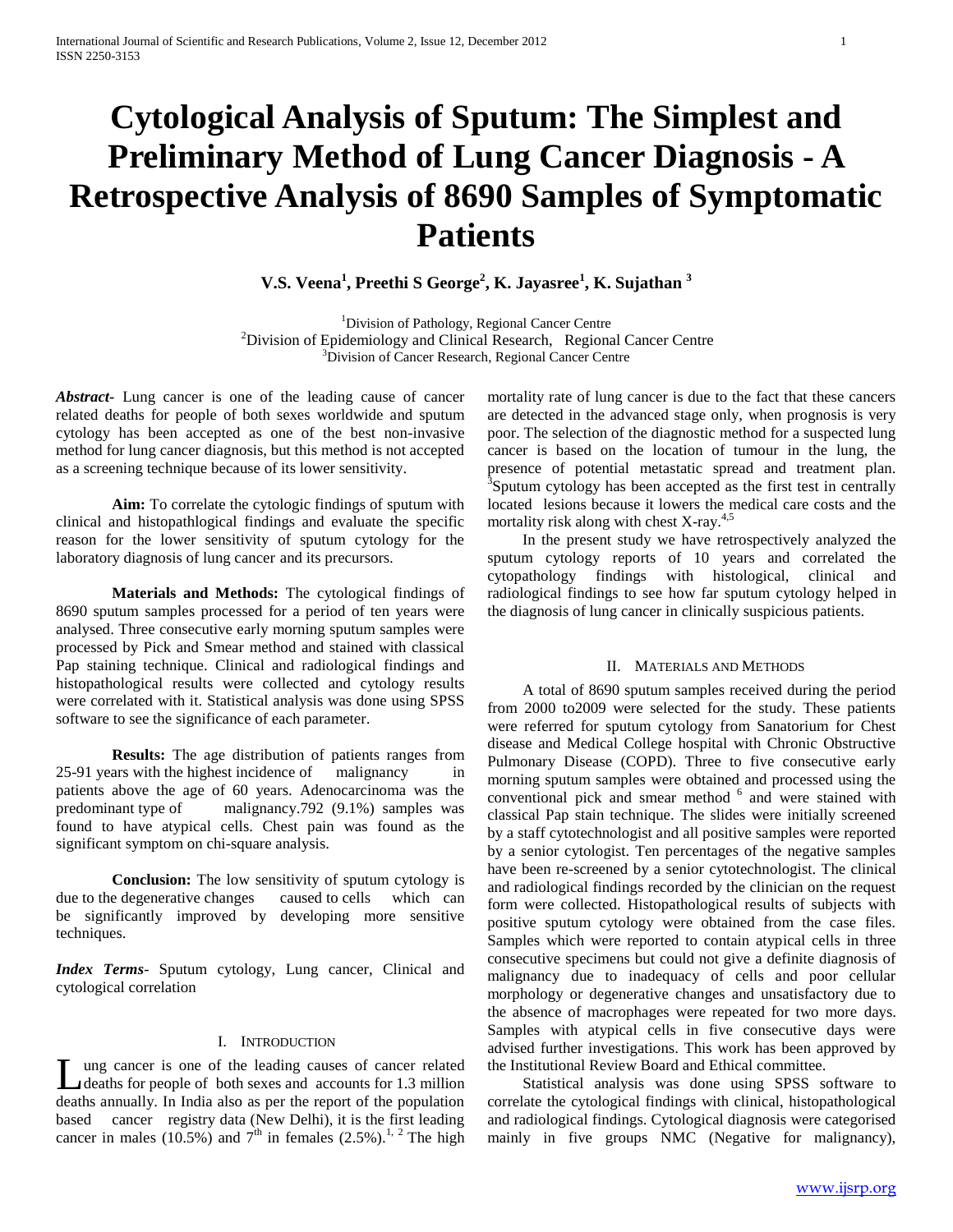squamous cell carcinoma, adenocarcinoma, non small cell carcinoma(samples which could not be categorised as adeno/squamous),small cell carcinoma, atypical/suspicious(a definite diagnosis of malignancy could not be given due to poor morphology preservation or due to lack of adequate number of cells). The clinical findings were correlated with cytological findings. Significance of each of the feature was assessed using Pearson chi-square test.

### III. RESULTS

 Analysis of age distribution of patients with a positive diagnosis in sputum cytology and which were confirmed in histopathology revealed that the incidence of lung cancer was higher in older age group of above 60 years and males dominate over females in all histological types of lung cancer [Figure1]. A total of 681 samples were diagnosed as positive for malignancy, out of this 85.4% of patients were males.

 The major clinical symptoms associated with lung cancer were cough, fever, breathlessness, dyspnoea, haemoptysis, chest pain, weight loss, loss of appetite etc. Cough was found to be a frequent symptom in patients with malignancy (31.9%).However Chi-square analysis failed to get any significance for it. Among clinical symptoms, chest pain was found to have significance on Chi-square test (p=0.025) [Table1]. Cough, haemoptysis and hoarseness of voice were the frequent complaints for patients with adeno carcinoma, but it was chest pain for squamous cell carcinoma.

 Among x-ray findings, mediastinal mass, consolidation, cavitation, and hilar adenopathy were the usual findings observed for patients referred for sputum cytology and mediastinal mass was the frequent one associated with most of the positive samples (9.27%).However none of these findings were found to have significance in statistical analysis.

 The incidence of malignancy was higher in males than in females and adenocarcinoma was the predominant type of malignancy both in males (18.4%) as well as in females(4.6%) and small cell carcinoma had the lowest incidence (5.68%).Squamous cell carcinoma was the second leading type 107(7.7%) .

 A total of 90 cases (6.47%) were reported as non small cell carcinoma as this could not be sub-classified into adeno or squamous cell carcinoma on sputum cytology.  $792(9.1\%)$ samples were found to have atypical cells of which 73% were found positive for malignancy on further evaluation. When abnormal cells present, a definite diagnosis of malignancy was given in 784 cases (56.3%) with three consecutive samples and 420(30.2%) cases were repeated for 2 more days to give a definite diagnosis of malignancy.

 Cytology results were correlated with histopathology reports. Among 792 atypical samples, 515cases were diagnosed as adenocarcinoma, 229 squamous, 30 non small cell carcinoma, 5 small cell carcinoma and 13 cases of other types of malignancy. In the case of adenocarcinoma reported by sputum cytology 7 samples turned out as non-small cell carcinoma in histopathology [Table 2].Five cases of adenocarcinoma were turned out as metastatic deposits on further evaluation. A review of the cytology slides of these samples revealed that the morphological distortion of cells caused by reactive or

degenerative changes and presence of large amount of mucus and inflammatory cells masking the cell morphology were the misleading factors on the microscopic evaluation.

# IV. DISCUSSION

 The high mortality rate of lung cancer is mainly due to the lack of reliable techniques for its detection at an early stage. Sputum cytology is one of the cost effective, non traumatic and simple techniques which can be used for the detection of lung cancer in symptomatic patients. Hartveit *et al*. have reported that the first positive morphological diagnosis of lung cancer was obtained from sputum cytology in the cases in which there had been a delay in diagnosis.<sup>7</sup> So sputum examination for malignant cells remained as the sheet anchor of diagnosis for over 60 years and it continues to be used because of the ease of sample acquisition.<sup>8</sup>However, this technique is not being used in many of the centres because of its lower sensitivity. The present analysis confirms the concept of sputum cytology as a diagnostic method in symptomatic patients, for the first morphologic diagnosis. As expected, the incidence of lung cancer was found to be more prevalent among males than females, which may be due to personal habits like cigarette smoking and occupation. Also the incidence of lung cancer in both sexes, were higher in the age group above sixty years. This is in line with the NCI statistics where the age adjusted incidence is 62.5 per 100,000 men and women per year. The Hospital Based Cancer Registry data (2008) also observed the lung cancer incidence in male and female in the ratio 5:1.

 Among clinical symptoms associated with malignancy, persistent cough was found in majority of cases but it is difficult to distinguish cough associated with lung cancer from that of chronic lung diseases like COPD that has resulted from smoking. The other clinical symptoms which were found associated with malignancy in our study were similar to the findings of other workers like Beckles *et al*. especially chest pain, which was found significant on chi square analysis, and the association of cough, haemoptysis and hoarseness of voice with adenocarcinoma was also noticed in previous studies.<sup>9</sup> In our study, the most prevalent clinical symptoms were dyspnoea, breathlessness, haemoptysis and hoarseness of voice in adenocarcinoma patients whereas it was dyspnoea, haemoptysis and chest pain in small cell carcinoma. In squamous cell carcinoma breathlessness, cough, haemoptysis, and loss of appetite and chest pain were the frequent complaints. Fever, cough, chest pain and hoarseness of voice were usually associated with patients having atypical cells in their sputum samples. So it appears reasonable to consider these clinical findings favourable for arriving at a positive diagnosis in samples with atypical cells. But it was also observed that, there was not a single clinical symptom specific for a particular histologic type of malignancy and the specific signs and symptoms depends on the location of the tumour, its loco-regional spread and the presence of metastatic disease.

 It was found in many studies that chest X-ray alone cannot contribute in lung cancer diagnosis and it can be used as a supportive measure by the physician in symptomatic group. Abnormal X-rays are main trigger for referral to respiratory physician to rule out lung cancer.<sup>10, 11, 12, 13.</sup> In adenocarcinoma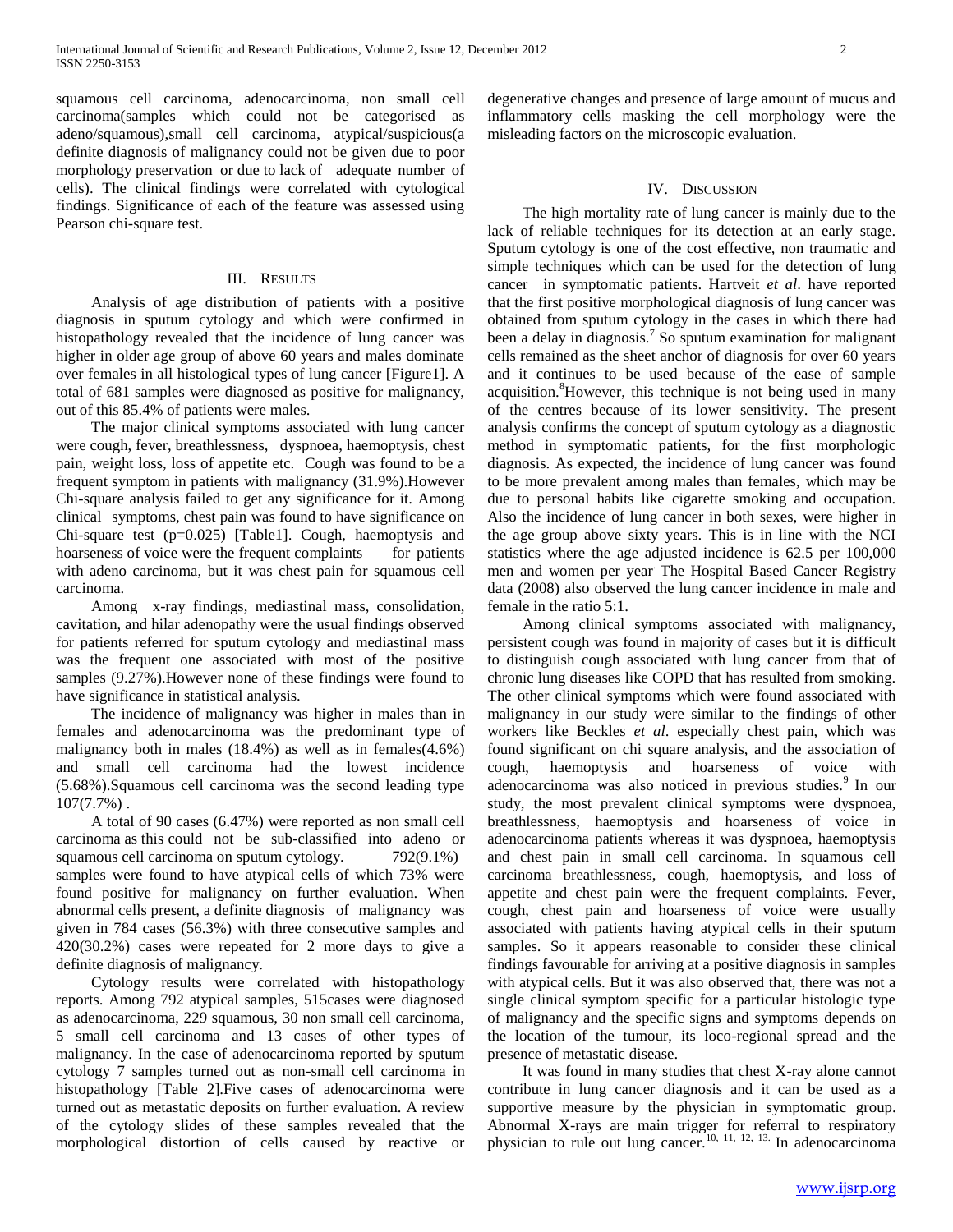and squamous cell carcinoma, mediastinal mass and mediastinal adenopathy were the main X-ray findings. The cytologically atypical samples which were turned out as malignancy on histopathology were also found to have abnormal X-ray findings mainly mediastinal mass in majority of cases. So abnormal x-ray findings, especially medaistinal mass can be considered as factor favouring malignancy if presented along with significant clinical findings.

 The increase in incidence of adenocarcinoma in our study coincides with the world scenario where the incidence of squamous cell carcinoma was found to be decreasing and there is a steep rise in adenocarcinoma particularly in older age group.<sup>14</sup>The Hospital Based Cancer Registry(HBCR) data also observed higher incidence of adeno carcinoma (19.56%) compared to squamous cell carcinoma(10%).The changing trends in the incidence of different histological types of lung cancer can be attributed to change in cigarette smoking pattern and changing life style of the people.<sup>15</sup>More over malignant transformation and progression are characterised by genomic instability due to many key step events.<sup>16</sup>

 An important drawback of sputum cytology is its failure to sub classifies a fair number of malignancies as either adeno carcinoma or squamous cell carcinoma. The sub- classification of non-small cell carcinoma is significant in selecting treatment modalities. The present analysis observed a total of 90 samples reported as non small cell carcinoma.After histopathologic confirmation, 12 cases remained as non small cell carcinoma which could not be distinguished into adeno or squamous cell carcinoma. The Hospital Based Cancer Registry (HBCR) data (2008) also reported 19.67% total lung cancer cases having a diagnosis of non small cell carcinoma. The ambiguity in distinguishing non small cell carcinoma into adeno or squamous was mainly due to unsatisfactory sample, inadequate number of cells and poor morphology preservation due to drawbacks in sputum processing techniques.

 Cytologic atypia of exfoliated cells in sputum has been shown to be associated with both prevalent and incident lung cancer.17,18,19,20 In previous studies, 14% of the patients with sputum cytologic atypia graded as moderate or worse later progressed to lung cancer as compared with only 3% without atypia.21,22Cytologic atypia could be associated with increased lung cancer risk due to morphological changes in bronchial epithelial cells that correlate with broad changes in the bronchial epithelium and this association is considerably stronger for samples collected within few months of the diagnosis of lung cancer, and perhaps lung cancer itself also exfoliate abnormal cells into the sputum.Sofurther investigations of patients with atypical /suspicious diagnoses are prime importance in patient management and to distinguish between prevalent and incident lung cancer and there by selecting treatment protocol.

 The ambiguity existing in the diagnosis of lung cancer by sputum is attributed to lack of improved techniques in the laboratory processing of samples.<sup>19, 25, 26</sup> Due to low sensitivity of sputum examination, it cannot be considered as a very reliable test ,especially in the modern times of bronchial brush biopsy and CT guided Fine Needle Aspiration Cytology. Another fact is that a negative sputum cytology report may not represent a truly benign lesion; it is due to the failure to get representative samples. If we get adequate well preserved cells in sputum samples, morphological evaluation can be supplemented by molecular tests, especially those with clinical symptoms and abnormal X -ray findings in low resource settings.<sup>23, 24</sup>

 The present analysis suggests sputum cytology is of great diagnostic value in this modern era of more sophisticated techniques, as it is a reliable and non invasive method for patients in low resource settings .If some molecular biology techniques are combined along with sputum cytological examination, it will be promising for the early detection, evaluation and staging of lung cancer.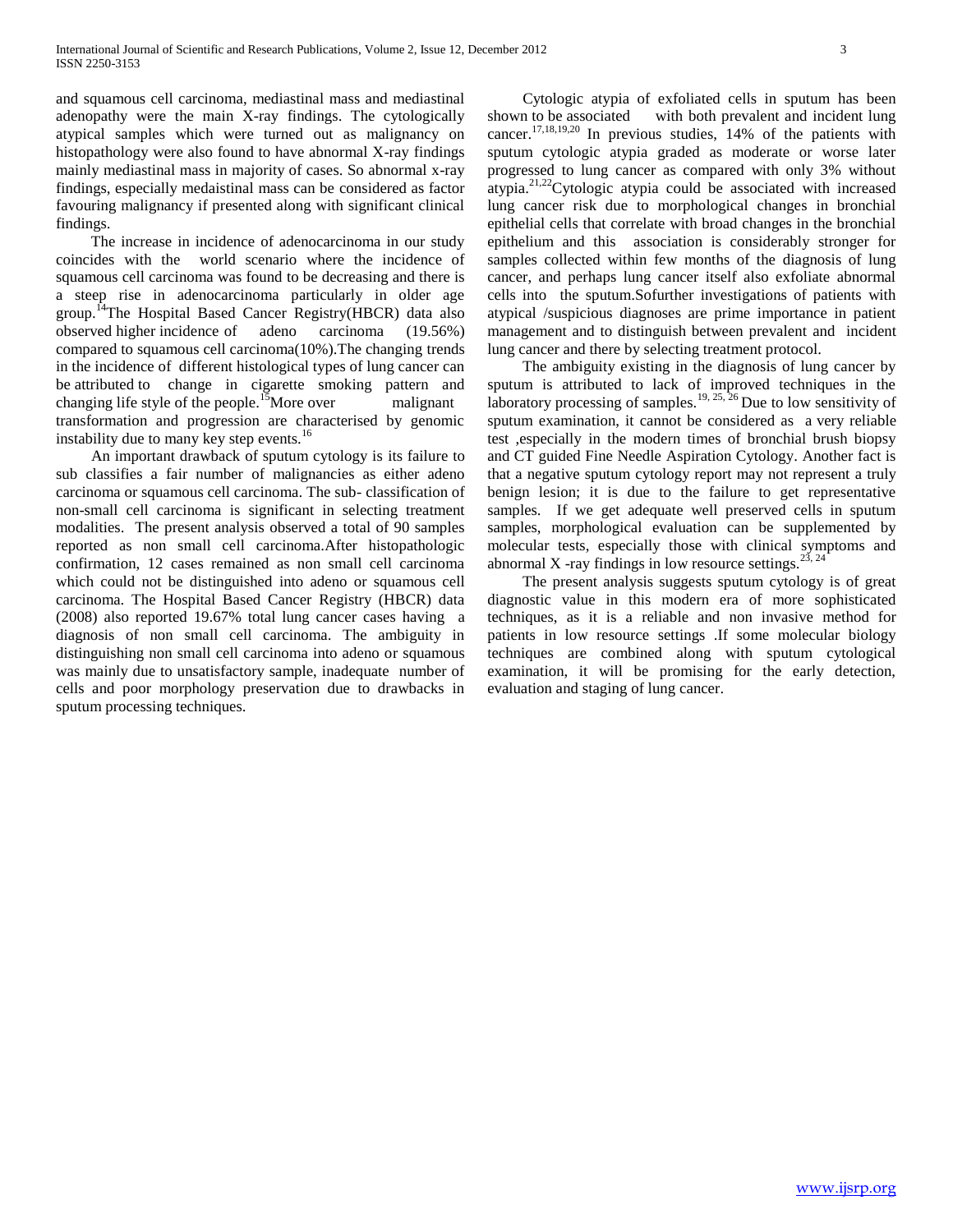| Clinical Symptoms<br>(chi-squire test value)                    | <b>Cytology Report</b> |                              |                                |                            |                                 |                  |  |  |
|-----------------------------------------------------------------|------------------------|------------------------------|--------------------------------|----------------------------|---------------------------------|------------------|--|--|
|                                                                 | Adeno<br>Ca<br>$(\% )$ | Sq. $\Box$<br>Ca.<br>$(\% )$ | $N S\square$<br>Ca.<br>$(\% )$ | Small<br>cell Ca<br>$(\%)$ | Atypical/<br>Suspicious<br>(% ) | Total            |  |  |
| Cough (0.405)                                                   | 23.9                   | 8.7                          | 7.6                            | 6.1                        | 53.6                            | 444              |  |  |
| Fever (0.806)                                                   | 19.1                   | 8.2                          | 5.4                            | 5.4                        | 61.8                            | 110              |  |  |
| Breathlessness (0.397)                                          | 26.3                   | 8.8                          | 8.8                            | 4.7                        | 51.5                            | 171              |  |  |
| Dyspnoea (0.061)<br>Haemoptysis (0.197)<br>Chest pain $(0.025)$ | 35.6<br>25.1<br>15.8   | 4.1<br>8.8<br>10.8           | 4.1<br>7.5<br>10.1             | 8.2<br>7.9<br>8.6          | 47.9<br>50.6<br>54.6            | 73<br>239<br>139 |  |  |
| <b>Hoarseness</b><br>of voice (0.904)                           | 27.5                   | 3.4                          | 6.9                            | 6.9                        | 55.2                            | 29               |  |  |
| Weight loss $(0.792)$                                           | 25                     | 8.3                          | $\Omega$                       | $\boldsymbol{0}$           | 66.7                            | 12               |  |  |
| Loss of Appetite $(0.188)$                                      | 38                     | 14.3                         | $\boldsymbol{0}$               | $\boldsymbol{0}$           | 47.6                            | 21               |  |  |

# **Table 1. Correlation of Cytological findings with clinical symptoms**

# Table **2. Correlation of cytology with histopathology**

| <b>Cytology Report</b>          | Adeno<br>Ca.   | $Sq\Box$<br>Ca.  | N.S<br>Ca.   | Small<br>cell | Atypical<br>/Sus | Total |
|---------------------------------|----------------|------------------|--------------|---------------|------------------|-------|
|                                 | 323            | 107              | 90           | ca.<br>79     | 792              | 1391  |
| Corresponding<br>Histopathology |                |                  |              |               |                  |       |
| Adeno ca                        | 257            | 8                | 53           |               | 515              | 834   |
| Sq.Ca                           | 31             | 89               | 22           | $\Omega$      | 229              | 371   |
| NS Ca. $\square$                | 30             | 7                | 12           | л.            | 30               | 80    |
| Small cell ca.                  | $\overline{2}$ | $\boldsymbol{0}$ | $\mathbf{0}$ | 66            | 5                | 73    |
| PD Ca                           | 3              | 3                | 3            | 11            | 13               | 33    |
| Total positive cases            | 323            | 107              | 90           | 79            | 792              | 1391  |

Sq.Ca<sup> $\Box$ </sup>-squamous cell carcinoma.

NS Ca.  $\Box$ -Non small cell carcinoma.

Sus.  $\Box$ -Suspicious.

PDCa NOS<sup> $\Box$ </sup>-Poorly differentiated carcinoma not otherwise specified.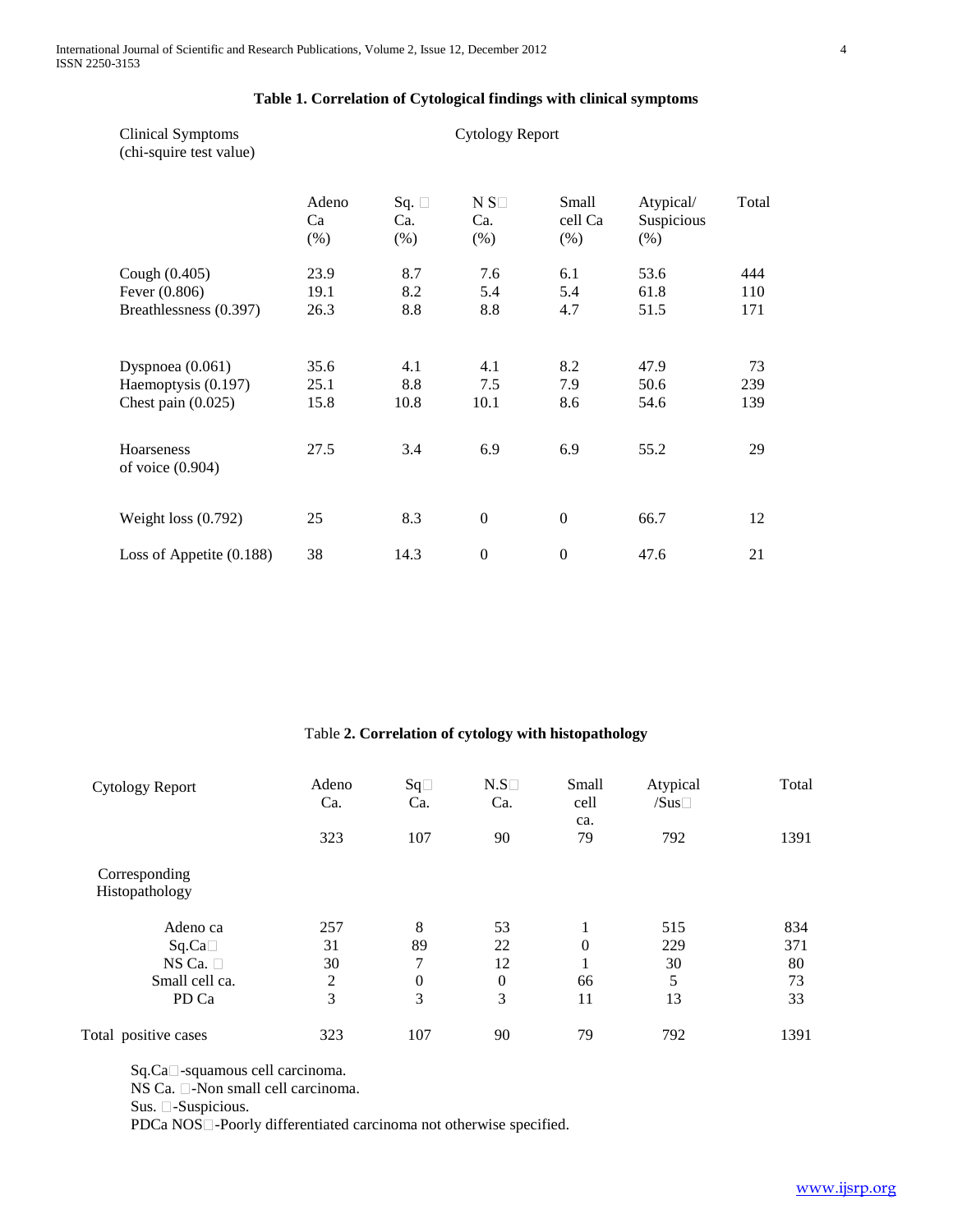

**Fig1. Distribution of Age of patients who were positive in sputum cytology**

#### **REFERENCES**

- [1] Parker SL, Tong T, Bolden S, Wingo PA. Cancer Statistics. Ca: Cancer J Clin 1997; 47:5-27.
- [2] Consolidated Report of Population Based Cancer Registries 2001-2004, National Cancer Registry Programme,Indian Council of Medical Research,Bangalore,India 2006;2:12-20
- [3] Schreiber G, McCrory DC. Performance characteristics of different modalities for diagnosis of suspected lung cancer: Summary of published evidence. Chest 2003;123:115-28.
- [4] Raab SS, Hornberger J, Raffin T. The importance of sputum cytology in the diagnosis of lung cancer:a cost effectiveness analysis. Chest 1997; 112:37- 45.
- [5] Melamed MR. Lung cancer screening results in the National Cancer Institute New York study. Cancer 2000; 89:356-62.
- [6] Ellis JR, Gleeson FV. Lung cancer Screening. The Br J Radiol 2001; 74:478-85.
- [7] Hartveit F. Time and place for sputum cytology in the diagnosis of lung cancer. Thorax 1981;36:299-302.
- Bhatia A, Singh N, Arora VK. A Perspective on cytology of lung cancer. Indian J Chest Dis Allied Sci 2004;46:81-3.
- [9] Beckles MA, Spiro SG, Colice GL, Rudd RM. Initial evaluation of the lung cancer:symptoms, signs, laborator tests and paraneoplastic syndromes.Chest 2003;123:97-104.
- [10] Austin JHM, Romney BM, Goldsmith LS. Missed bronchogenic carcinoma: radiographic findings in 27 patients with a potentially resectable lesion evident in retrospect. Radiology 1992; 182:115-22.
- [11] White CS, Flukinger T, Jeudy J, Chen JJ. Use of a computer aided detection system to detect missed lung cancer at chest radiography. Radiology 2009;252:273-81.
- [12] Barrett J, Hamilton W. Pathways to the diagnosis of lung cancer in the UK:a cohort study. BMC Fam Pract 2008;9:31.
- [13] Allgar VL, Neal RD, Ali N, Leese B, Heywood P, Proctorg, *et al*. Urgent general practitioner referrals for suspected lung, colorectal, prostate and ovarian cancer. Br J Gen Pract 2006;56:355-62.
- [14] Yoshimi I, Ohshima A, Ajiki W, Tsukuma H, Sobue TA. A comparison of trends in the incidence rate of lung cancer by histological type in the Osaka Cancer Registry, Japan and in the Surveillance, Epidemiology and End Results Program,USA. Jpn J Clin Oncol 2003; 33:98-104.
- [15] Devesa SS, Bray F, Vizcaino AP, Parkin DM. International lung cancer trends by histologic type:Male:female differences diminishing and adenocarcinoma rates rising. Int J Cancer 2005; 117; 294-9
- [16] Lantue'joul S, Salameire D, Salon C, Brambilla E. Pulmonary preneoplasiasequential molecular carcinogenetic events. Histopathology 2009;54:43-54.
- [17] Byers T, Wolf HJ, Wilbur A, Franklin WA, Braudrick S, Merrick DT, *et al*. Sputum cytologic atypia predicts incident lung cancer:defining latency and histologic specificity. Cancer Epidemiol Biomarkers Prev 2008;17:158-62.
- [18] Tockman MS. Advances in sputum analysis for screening and early detection of lung cancer. Cancer Control 2000;7:19-24.
- [19] Hirsch FR, FranklinWA, Gazdar AF, Bunn Jr PA. Early detection of lung cancer:Clinical perspectives of recent advances in biology and radiology. Clin Cancer Res 2001;7:5-22.
- [20] Petty TL, Tockman MS, Palcic B. Diagnosis of roentgenographically occult lung cancer by sputum cytology. Clin Chest Med 2002;23:59-64.
- [21] Frost JK, Ball WC Jr, Levin ML, Tockman MS, Baker RR, Carter D, *et al*. Early lung cancer detection: results of initial (prevalence) radiologic and cytologic screening in the Johns Hopkins study. Am Rev Respir Dis 1984;130:549-54.
- [22] Holiday DB, McLarty JW, Farley ML, Mabry LC, Cozens D, Roby T, *et al*. Sputum cytology within and across laboratories. A reliability study. Acta Cytol 1995;39:195-206.
- [23] Varella GM, Kittelson J, Schulte AP, Vu KO, Wolf HJ, Zeng C, *et al*. Multi-target interphase florescence insitu hybridization assay increases sensitivity of sputum cytology as a predictor of lung cancer. Cancer Detect Prev 2004;28:244-51.
- [24] Belinsky SA, Liechty KC, Gentry FD, Wolf HJ, Rogers J, Vu K, *et al*. Promoter hypermethylation of multiple genes in sputum precedes lung cancer incidence in a high risk cohort. Cancer Res 2006;66:3338-44.25. Lam S, Shibuya H.Early diagnosis of lung cancer. Clin.Chest Med 1999;53- 61.
- [25] Kennedy TC, Proudfoot SP, Piantadosi S, Wu L, Saccomanno G, Pretty TL, *et al*. Efficacy of two sputum collection techniques in patients with air flow obstruction. Acta.Cytol.1999;43:630-6